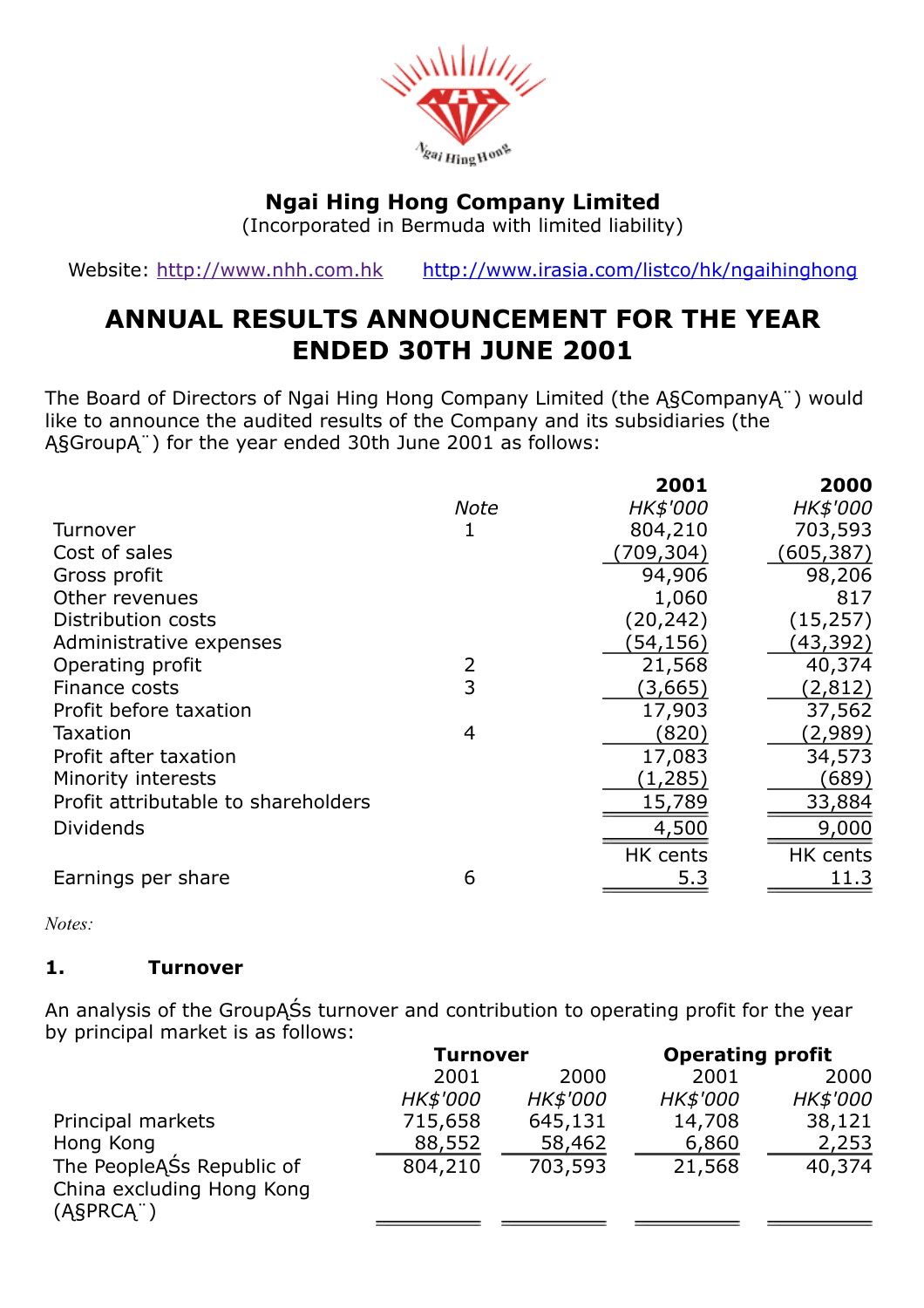All the GroupĄŚs turnover and contribution to operating profit are attributable to the manufacturing and trading of plastic materials and accordingly no analysis of the GroupĄŚs turnover and contribution to operating profit by principal activity is provided.

# 2. Operating profit

Operating profit is stated after charging:

|                     | 2001      | 2000      |
|---------------------|-----------|-----------|
|                     | HK\$AS000 | HK\$AS000 |
| Depreciation:       |           |           |
| Owned fixed assets  | 9,534     | 11,013    |
| Leased fixed assets | 3,371     | 3,371     |
| 2<br>Finance costs  |           |           |

### 3. Finance costs

|                                                                      | 2001      | 2000      |
|----------------------------------------------------------------------|-----------|-----------|
|                                                                      | HK\$AS000 | HK\$AS000 |
| Interest on bank borrowings<br>Interest element of finance<br>leases | 3,326     | 2,184     |
|                                                                      | 339       | 628       |
|                                                                      | 3,665     | 2,812     |

### 4. Taxation

The amount of taxation charged/(credited) to the consolidated profit and loss account represents:

|                                    | 2001<br>HK\$AŚ000 | 2000<br>HK\$AS000 |
|------------------------------------|-------------------|-------------------|
| Hong Kong profits tax<br>- Current | 424               | 3,617             |
| - Overprovision in previous        | (96)              | (374)             |
| years                              | 328               | 3,243             |
| Deferred taxation                  | 492               | (254)             |
|                                    | 820               | 2,989             |

Hong Kong profits tax has been provided at the rate of 16% (2000:16%) on the estimated assessable profit for the year. The GroupĄŚs subsidiaries operating in the PRC have no assessable income and accordingly no provision for PRC taxation has been made in the accounts.

Deferred taxation represents the tax effect of timing differences arising from accelerated depreciation allowances and tax losses.

# 5. Movements in investment properties revaluation reserve

During the year, the surplus arising on revaluation of the investment properties as at 30th June 2001 amounted to HK\$10,000 (2000: deficit of HK\$265,000) was taken to the investment properties revaluation reserve.

# 6. Earnings per share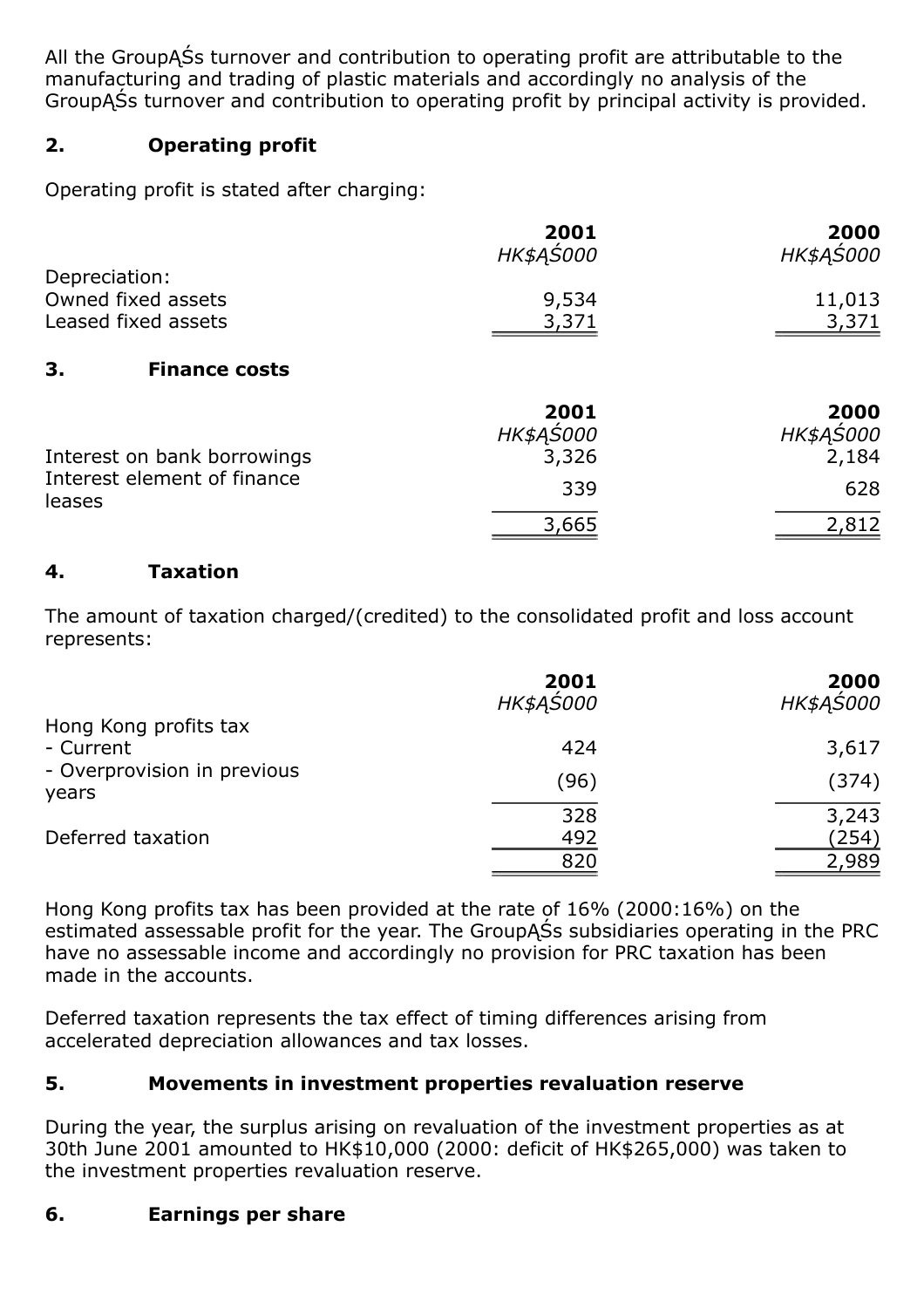The calculation of earnings per share is based on the GroupĄŚs profit attributable to the shareholders of HK\$15,798,000 (2000: HK\$33,884,000) and 300,000,000 (2000:300,000,000) ordinary shares in issue during the year. No diluted earnings per share is presented as there is no dilutive potential ordinary share during the year.

## FINAL DIVIDEND

The Directors have resolved to recommend the payment of a final dividend of HK 1.5 cents per share for the year ended 30th June 2001 (2000: HK 3 cents). The proposed final dividend, if approved at the forthcoming Annual General Meeting, will be payable in cash on or about 12th December 2001 to members whose names appear on the Register of Members of the Company on 5th December 2001.

### CLOSURE OF REGISTER OF MEMBERS

The Register of Members of the Company will be closed from Monday, 3rd December 2001 to Wednesday, 5th December 2001 (both dates inclusive) during which period no transfer of shares will be registered. In order to qualify for the proposed final dividend, all properly completed transfer forms accompanied by the relevant share certificates must be lodged with the CompanyĄŚs Branch Registrars in Hong Kong, Abacus Share Registrars Limited, 5th floor, Wing On Centre, 111 Connaught Road Central, Central, Hong Kong not later than 4:00 p.m. on Friday, 30th November 2001.

### BUSINESS REVIEW & PROSPECTS

The Group recorded an audited consolidated turnover of HK\$804,210,000 for the year ended 30th June 2001, representing a growth of 14.3% as compared to HK\$703,593,000 in the previous year. Profit attributable to shareholders amounted to HK\$15,798,000.

Year 2000/2001 has been a challenging and difficult year for the Group. Hong Kong's export industry has suffered as a result of the sluggish US market since the fourth quarter of 2000 and the stagnant global economic conditions since early this year. In spite of this harsh business environment, the Group still maintained a growth in its aggregate turnover. This was mainly attributable to the continued and dedicated efforts made by the sales team. The offering of comprehensive, quality and value-added services and quality products at competitive prices contributed to further expansion of the Group's customer base.

However, the slowdown in the global economy inevitably led to a decrease in the selling price of plastic resins and a reduced gross profit margin for the trading of plastic materials. Gross profit margin for the manufacturing operation also decreased due to the pricing pressure resulted from vigorous competition within the industry.

During the year, the GroupĄŚs PRC operations recorded significant growth in turnover and operating profit as compared with last year. In addition to the effort of the sales team, the increase was also due to the ongoing commitment of resources in the PRC market, which is consistent with the GroupĄŚs confidence in this market.

In view of the tremendous development potential in the northern part of the PRC, the Group is committed to actively extending its foothold in such region. In October 2000, the Group entered into an agreement with Haier Group, a well-established and renowned enterprise in the PRC, to establish a joint venture named Tsing Tao Ngai Hing Plastic Materials Co., Ltd. (Ą§Tsing Tao Ngai HingĄ¨). Tsing Tao Ngai Hing is principally engaged in the production and sale of engineering plastics, colour pigment, pre-colour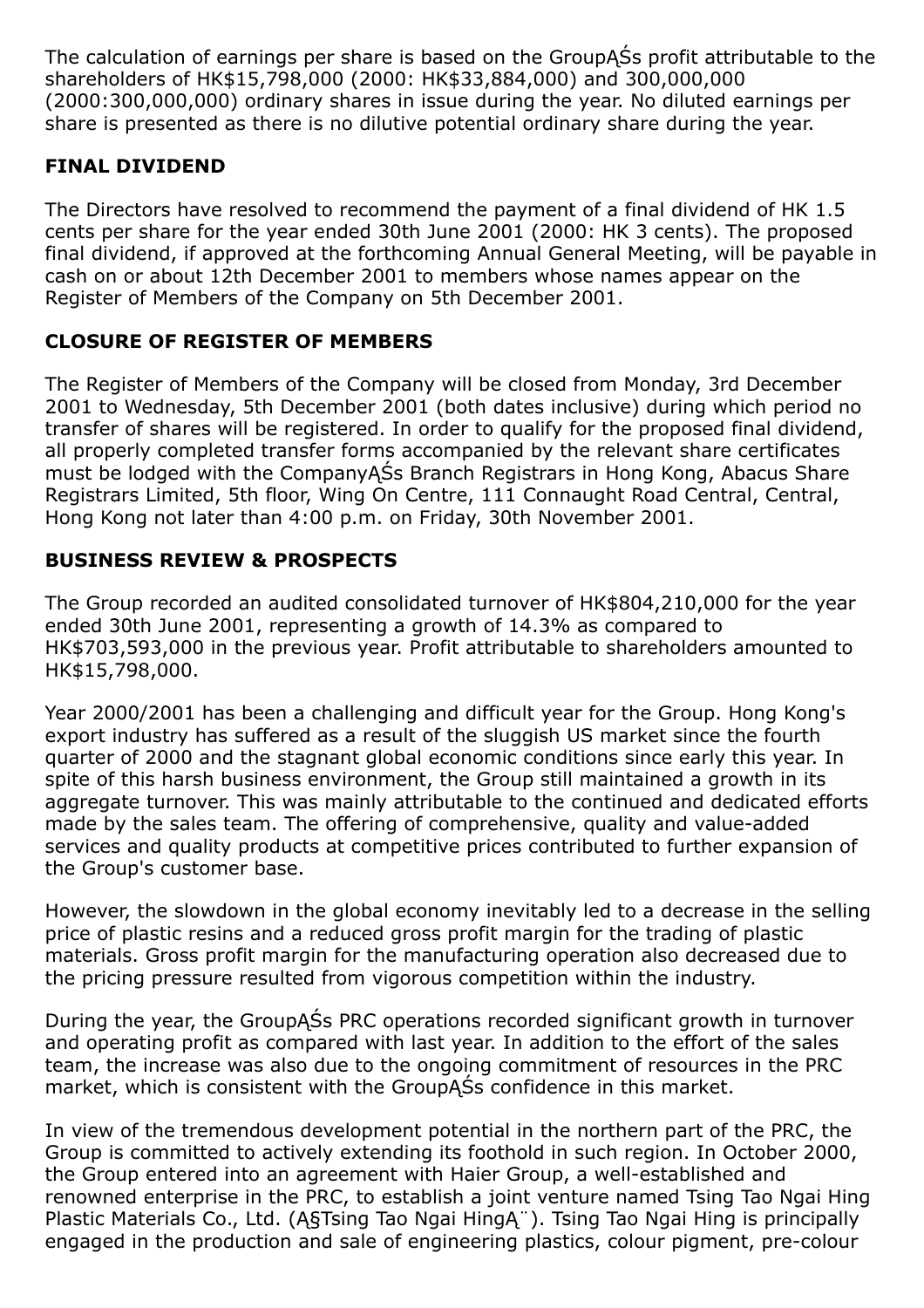and masterbatches. Construction of the new plant was completed in the second quarter of 2001 as scheduled and production commenced immediately.

In recent years, the Group has continuously committed to developing tailor-made products for customers. Performance of the engineering plastics business was very encouraging, making profit contribution to the Group during the year. As the market demand for engineering plastics remains promising in the future, the Group will actively pursue continued development in this segment.

The Group has placed a great deal of effort in strengthening its relationship with customers during the year under review. It sets up three liaison offices in its point-ofsales locations in the PRC including Shenzhen and Shunde to provide front-line technical consultancy services to customers. With the established liaison offices, the Group has been able to respond swiftly to customers' enquiries and needs.

Looking forward, the Group will endeavour to obtain distributorships for high valueadded products to strengthen its competitiveness in the trading of plastic materials as well as creating new income streams for the Group.

As business opportunities are expected to flourish upon the PRCĄŚs accession to the WTO, the Group will proactively develop the business of colourants manufacturing and set up more service centers in the PRC. Additionally, the Group intends to strengthen its production capacity and distribution network in the PRC through the establishment of Tsing Tao Ngai Hing.

The macro-economic conditions are expected to be turbulent in the coming year. However, the Group will continue to explore new business areas in which there are potential market demands and implement a streamlined operation. These measures aim at maximizing returns for the Group and its shareholders.

#### Liquidity and financial resources

The Group generally finances its operations with internally generated cashflow and banking facilities provided by its principal bankers. As at 30th June 2001, the Group has available aggregate bank loan facilities of approximately HK\$89,800,000, of which HK\$34,023,000 have been utilized and were secured by corporate guarantee issued by the Company and legal charges on certain leasehold land and buildings in the PRC and Hong Kong owned by the Group. The GroupĄŚs cash and bank balances and short term bank deposits as at 30th June 2001 amounted to approximately HK\$32,941,000. The GroupĄŚs gearing ratio as at 30th June 2001 was approximately 14.1%, based on the total bank borrowings of approximately HK\$34,023,000 and the shareholdersĄŚ funds of approximately HK\$240,828,000. As the GroupĄŚs borrowings and cash balances are primarily denominated in Hong Kong dollars, the Group has no significant exposure to foreign currency fluctuations.

Other than guarantees issued by the Company in respect of the due performance of a subsidiary under a contract manufacturing agreement to the extent of HK\$20 million and guarantees for banking facilities granted to certain subsidiaries to the extent of approximately HK\$175 million, as at 30th June 2001, the Group and the Company had no other contingent liabilities.

As at 30th June 2001, the Group had capital commitments for property, plant and equipment contracted but not provided for and authorized but not contracted for amounting to HK\$5,704,000 and HK\$74,000 respectively.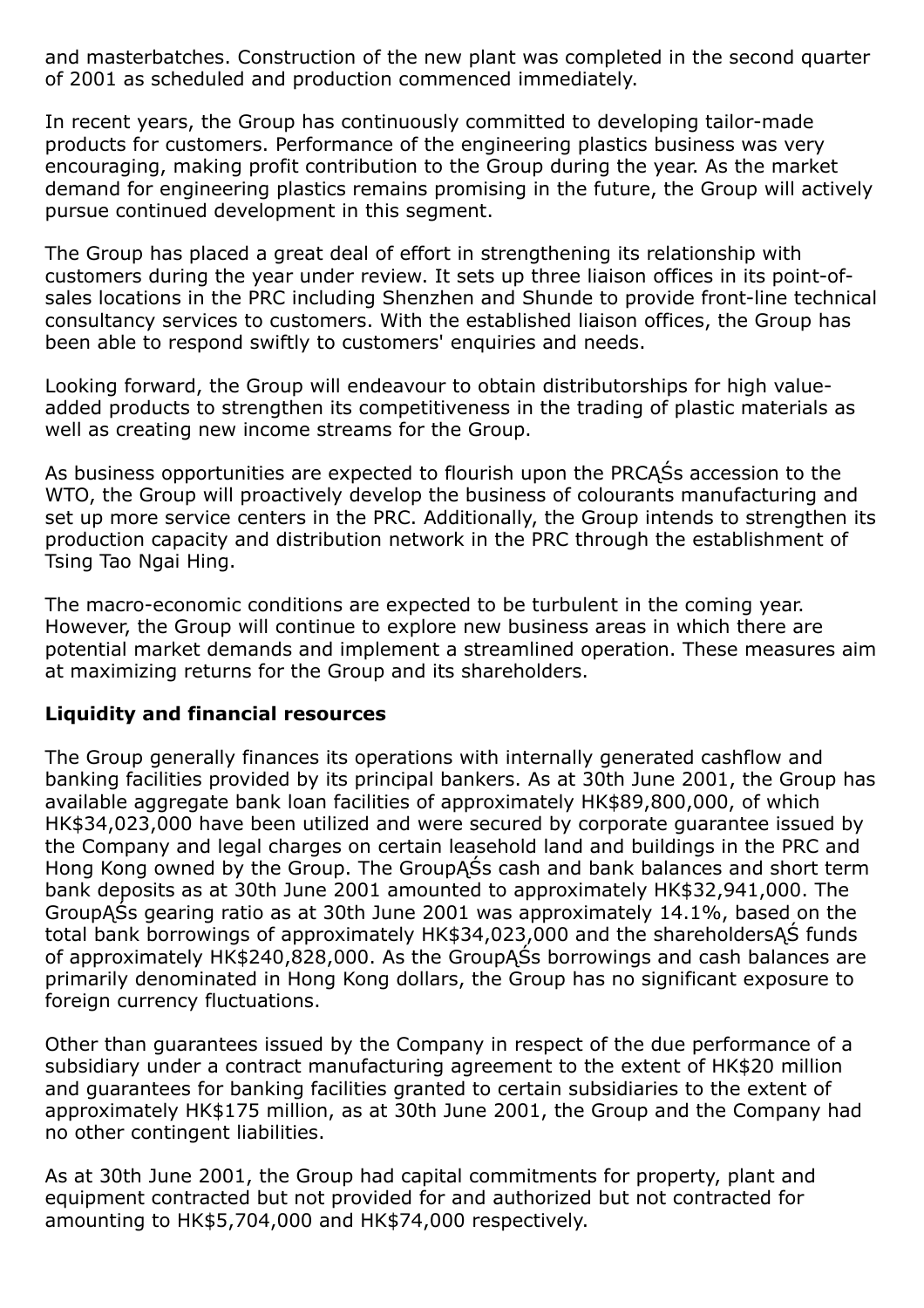# Employee Information

As at 30th June 2001, the Group employed a total of 660 full-time employees. The GroupĄŚs emolument policies are formulated on the performance of individual employees and are reviewed annually. The Group has introduced an incentive scheme, which is geared to the profit of the Group and the performance of its employees, as an incentive to motivate its employees to increase their contribution to the Group. The Group also provides social and medical insurance coverage, and provident fund scheme (as the case may be) to its employees depending on the location of such employees.

# PURCHASE, SALE AND REDEMPTION OF THE COMPANYĄŚS LISTED SECURITIES

The Company has not redeemed any of its shares during the year. Neither the Company nor any of its subsidiaries has purchased or sold any of the CompanyĄŚs listed securities during the year.

# AUDIT COMMITTEE

The Company has established an Audit Committee since January 1999 with guidelines recommended by the Hong Kong Society of Accountants. The primary duties of the Audit Committee are to review and supervise the financial reporting process and internal control procedure of the Group. The Audit Committee comprises the two Independent Non-executive Directors, namely, Mr. Lai Kam Wah and Dr. Wong Chi Ying, Anthony. The Audit Committee has met not less than twice a year. The Audit Committee has met with the GroupASs auditors in September 2001 to review the GroupASs results for the year before it was tabled for the BoardĄŚs approval.

# COMPLIANCE WITH THE CODE OF BEST PRACTICE

In the opinion of the Directors, the Company has complied with Appendix 14 of the Rules Governing the Listing of Securities on the Stock Exchange of Hong Kong Limited (the Ą§Stock ExchangeĄ¨) throughout the year ended 30th June 2001 except that the term of office for the Independent Non-executive Directors of the Company are subject to retirement by rotation and re-election at the Annual General Meeting in accordance with the CompanyASs Bye-laws. This does not comply with Paragraph 7 of the Code of Best Practice which suggests that Independent Non-executive Directors should be appointed for a specific term.

# DISCLOSURE OF INFORMATION ON THE STOCK EXCHANGEĄŚs WEBSITE

A detailed announcement of final results of the Group for the year ended 30th June 2001 containing all the information required by paragraphs 45(1) to 45(3) of Appendix 16 of the Listing Rules will be published on the website of the Stock Exchange in due course.

 $A(\widehat{a})$ 

On behalf of the Board HUI Sai Chung Chairman Hong Kong SAR, 11th October 2001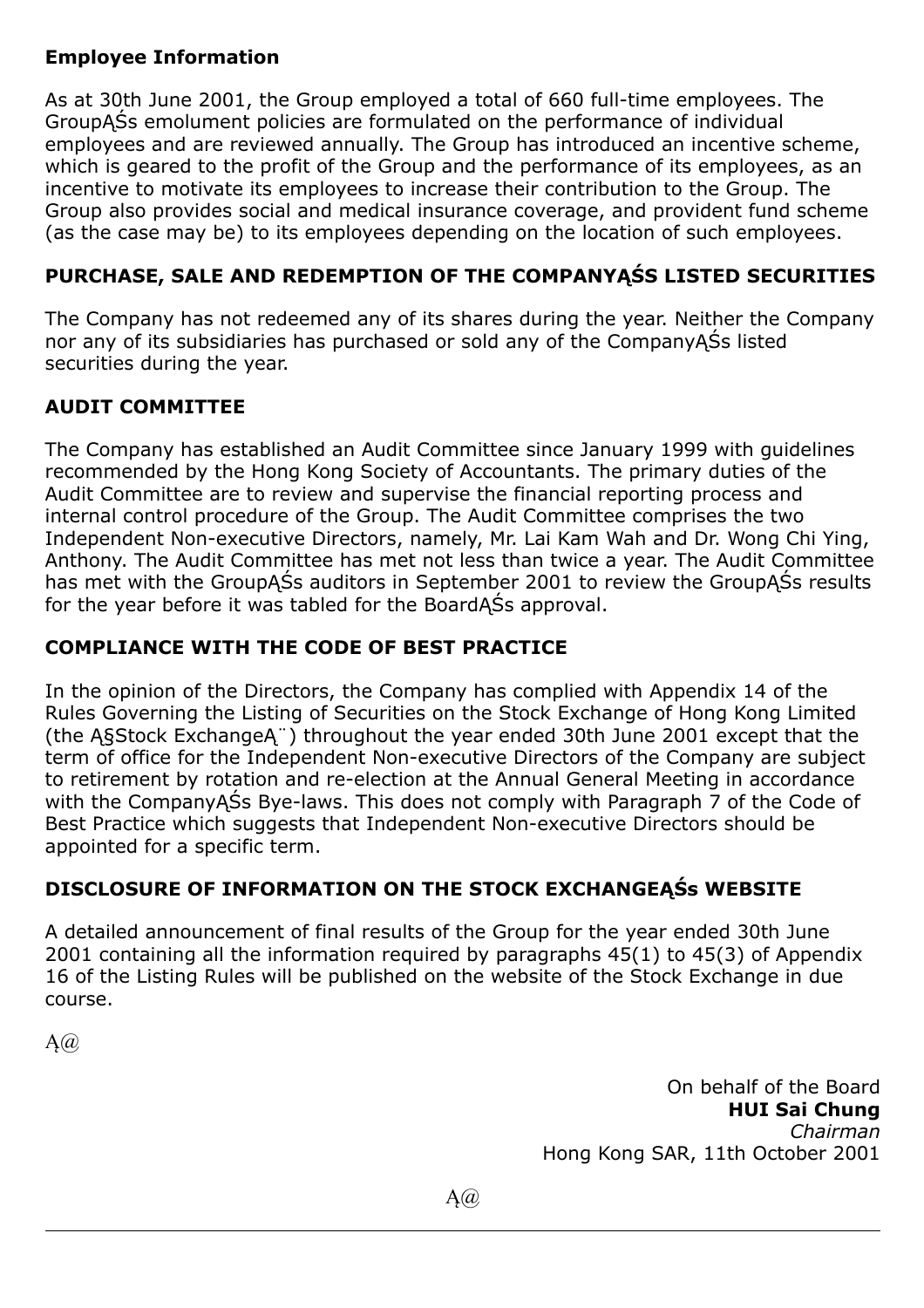# Notice of Annual General Meeting

NOTICE IS HEREBY GIVEN that the Annual General Meeting of Ngai Hing Hong Company Limited (the Ą§CompanyĄ¨) will be held at Kennedy Room, Level 7, Conrad Hotel, Pacific Place, 88 Queensway, Hong Kong, on Wednesday, 5th December 2001 at 10:00 a.m. for the following purposes:

- 1. To receive and consider the audited consolidated financial statements and the reports of the directors and auditors for the year ended 30th June 2001.
- 2. To declare a final dividend for the year ended 30th June 2001.
- 3. To re-elect directors and to authorise the Board of Directors to fix their remuneration.
- 4. To appoint auditors and to authorise the Board of Directors to fix their remuneration.
- 5. As special business, to consider and, if thought fit, pass with or without amendments the following resolutions as Ordinary Resolutions:

# A. Ą§THAT:

- (a) subject to paragraph (c) below, the exercise by the Directors during the Relevant Period (defined below) of all powers of the Company to allot, issue and deal with additional shares in the capital of the Company and to make and grant offers, agreements and options which would or might require the exercise of such power be and is hereby generally and unconditionally approved;
- (b) the approval in paragraph (a) above shall authorise the Directors during the Relevant Period to make and grant offers, agreements and options which would or might require the exercise of such power during or after the end of the Relevant Period;
- (c) the aggregate nominal amount of share capital allotted or agreed conditionally or unconditionally to be allotted (whether pursuant to an option or otherwise) by the Directors pursuant to the approval in paragraph (a) above, otherwise than pursuant to (i) a Rights Issue (defined below); (ii) the exercise of rights of subscription under the terms of any warrants or other securities issued by the Company as at the date of this resolution carrying a right to subscribe for or purchase shares of the Company; or (iii) the exercise of the subscription rights under the share option schemes of the Company, shall not exceed 20 per cent. of the aggregate nominal amount of the share capital of the Company in issue as at the date of this resolution and the said approval shall be limited accordingly; and
- (d) for the purposes of this resolution:

Ą§Relevant PeriodĄ¨ means the period from the passing of this resolution until whichever is the earliest of:

- (i) the conclusion of the next annual general meeting of the Company;
- (ii) the expiration of the period within which the next annual general meeting of the Company is required by the Bye-laws of the Company or any applicable law to be held; and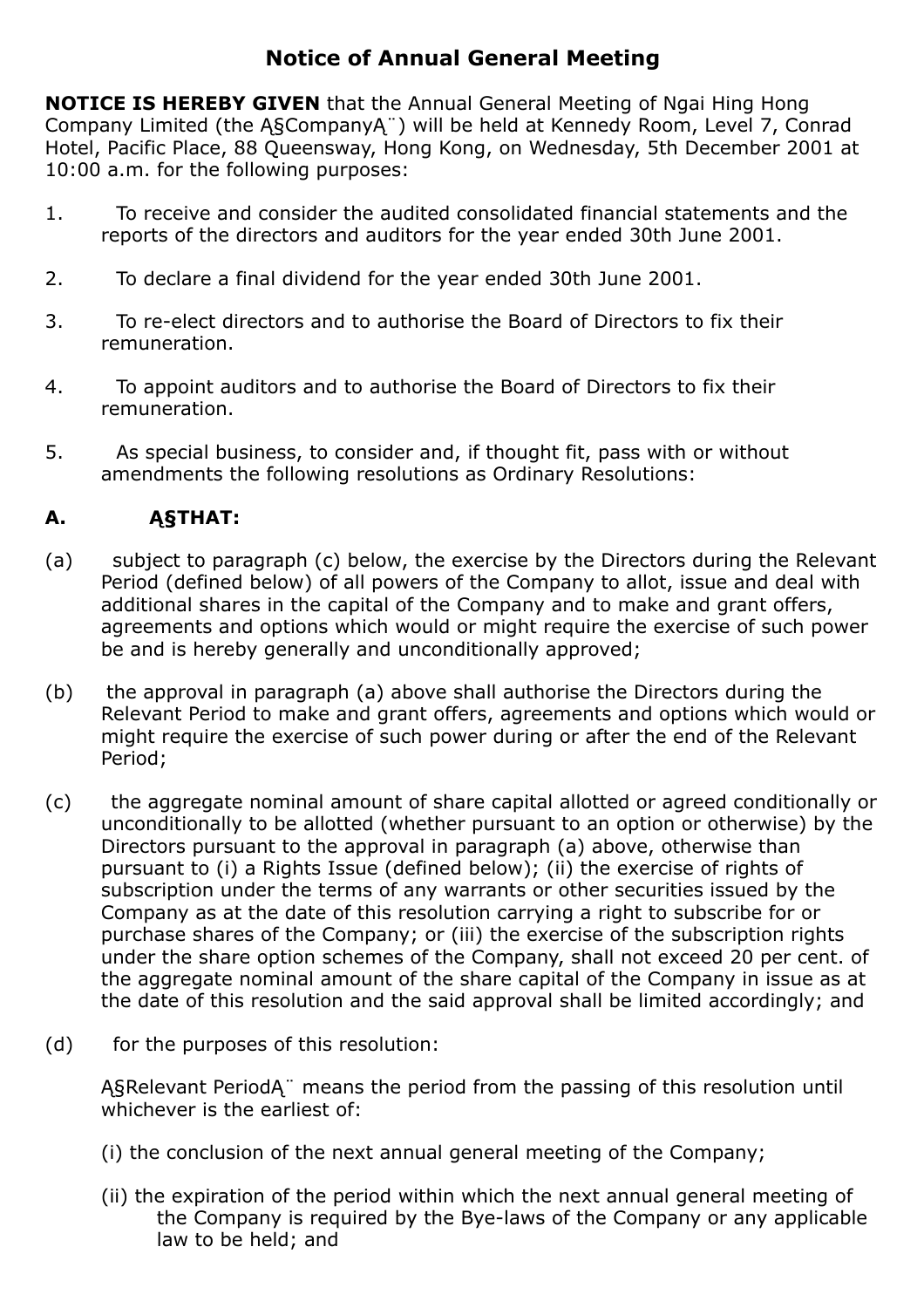(iii) the revocation or variation of the authority given under this resolution by an ordinary resolution of the shareholders of the Company in general meeting; and

Ą§Rights IssueĄ¨ means an offer of shares open for a period fixed by the Directors to holders of shares on the register of members of the Company on a fixed record date in proportion to their then holdings of such shares (subject to such exclusions or other arrangements as the Directors of the Company may deem necessary or expedient in relation to fractional entitlements or legal or practical problems under the laws of, or the requirements of any recognised regulatory body or any stock exchange in, any territory).Ą¨

# B. Ą§THAT:

- (a) the exercise by the Directors of the Company during the Relevant Period (defined below) of all powers of the Company to repurchase shares of HK\$0.10 each in the capital of the Company on The Stock Exchange of Hong Kong Limited, subject to and in accordance with all applicable laws, be and is hereby generally and unconditionally approved;
- (b) the aggregate nominal amount of shares of the Company to be repurchased by the Company pursuant to the approval in paragraph (a) above during the Relevant Period shall not exceed 10 per cent. of the aggregate nominal amount of the share capital of the Company in issue as at the date of this resolution and the said approval shall be limited accordingly; and
- (c) for the purposes of this resolution:

Ą§Relevant PeriodĄ¨ means the period from the passing of this resolution until whichever is the earliest of:

- (i) the conclusion of the next annual general meeting of the Company;
- (ii) the expiration of the period within which the next annual general meeting of the Company is required by the Bye-laws of the Company or any applicable law to be held; and
- (iii) the revocation or variation of the authority given under this resolution by an ordinary resolution of the shareholders of the Company in general meeting.Ą¨
- C. Ą§THAT conditional upon resolution no.5B above being passed, the aggregate nominal amount of the number of shares in the capital of the Company which are repurchased by the Company under the authority granted to the Directors as mentioned in resolution no.5B above shall be added to the aggregate nominal amount of share capital that may be allotted or agreed conditionally or unconditionally to be allotted by the Directors of the Company pursuant to resolution no.5A above, provided that such amount shall not exceed 10 per cent. of the aggregate nominal amount of the share capital of the Company in issue as at the date of passing this Resolution.Ą¨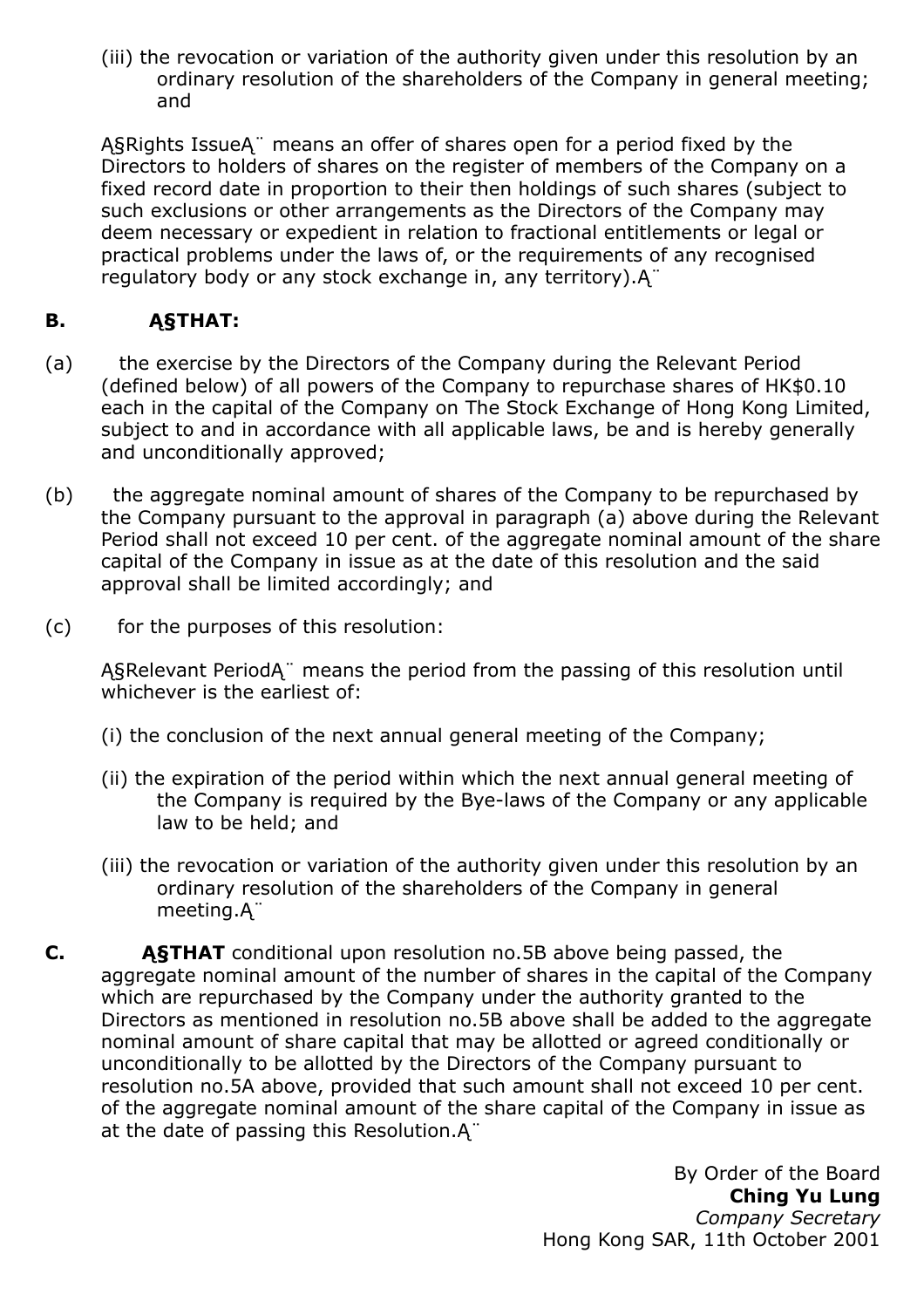Principal Office: Unit 3, 6th Floor Hopeful Factory Centre 10 Wo Shing Street Fo Tan, New Territories Hong Kong

#### Notes:

1. A member entitled to attend and vote at the meeting convened by the above notice is entitled to appoint one or more proxies to attend and vote in his stead. A proxy need not be a member of the Company.